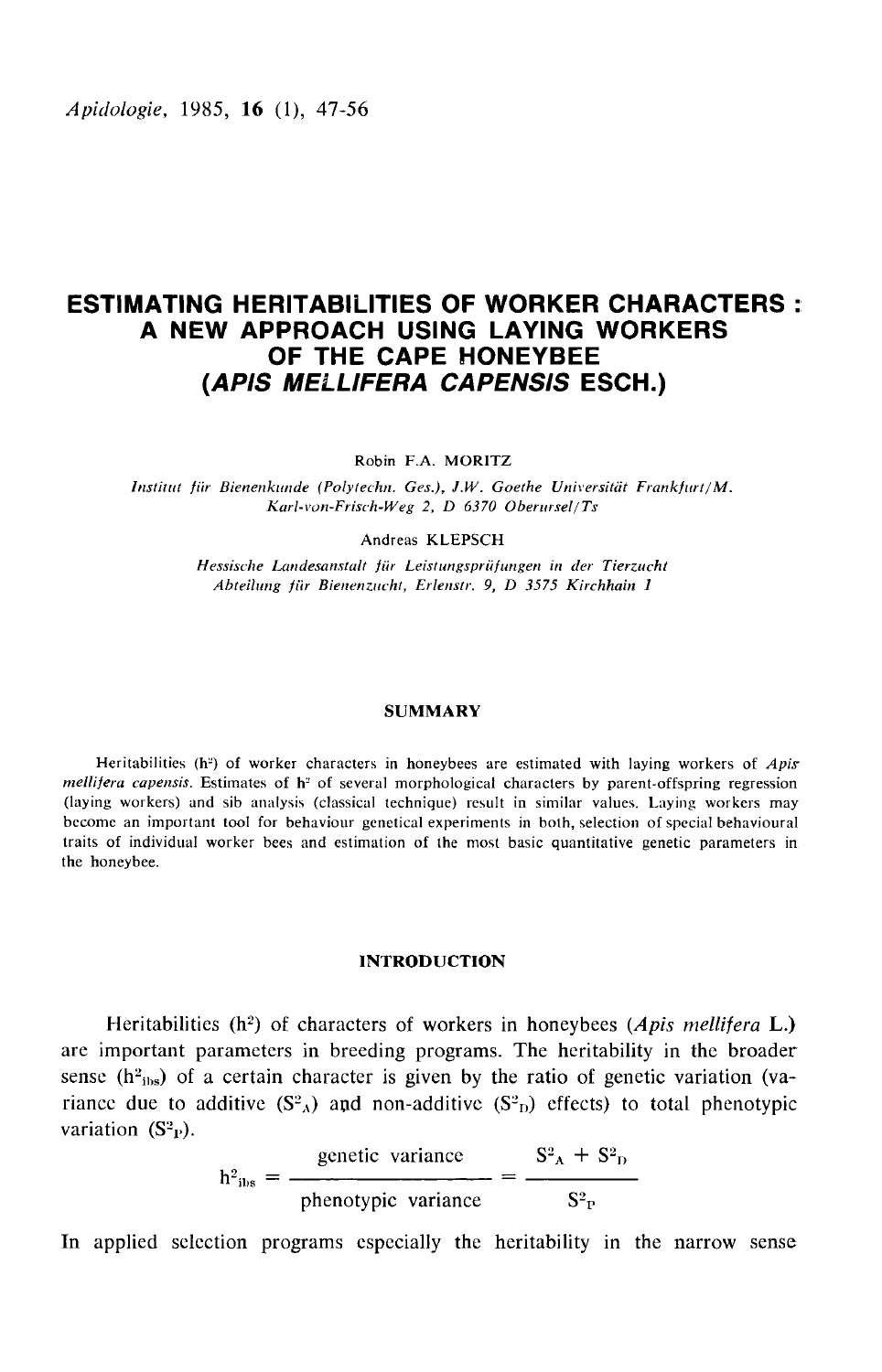$(h<sup>2</sup>_{\text{ins}})$  is of great importance.  $h<sup>2</sup>_{\text{ins}}$  estimates the the ratio of additive genetic variance  $(S^2_A)$  to  $S^2_{\text{P}}$  and allows one to predict the response to selection.

$$
\rm h^2_{\, \, ins}\, =\, S^2 {}_{\Lambda} / S^2 {}_{\Gamma}
$$

variance  $(S^2_A)$  to  $S^2_P$  and allows one to predict the response to selection.<br>  $h^2_{\text{ins}} = S^2_A/S^2_P$ <br>  $h^2$  for worker characters are usually estimated by sib analysis (PIRCINER *et al.*, 1962; RINDERER, 1977; OLDROYD &  $h^2_{\text{ins}} = S^2_A/S^2_P$ <br>  $h^2$  for worker characters are usually estimated by sib analysis (PIRCHNER *et al.*,<br>
1962 ; RINDERER, 1977 ; OLDROYD & MORAN, 1983). h<sup>2</sup> can be easily estimated,<br>
by either determining the intracl by either determining the intraclass correlation, which gives good estimates of  $h<sup>2</sup>$ in natural mating, or a nested analysis of variance with half sib and full sib families, which can only be performed with artificial insemination. A parent offspring regression analysis, though generally a good predictor for  $h^2$  (FALCONER, 1981), is in most cases inappropriate for estimating  $h^2$  of worker characters, because of the differences in physiology and behaviour between the castes and sexes (eg. foraging behaviour is not present in both reproductives, queens and drones). In other cases, when there are no obvious differences between the castes, the regression method may be feasable (eg. disease resistance) (RINDERER and ROTENBUHLER, 1969). However RINDERER (1977) points out that an estimate of because of the differences in physiology and behaviour between the castes and<br>sexes (eg. foraging behaviour is not present in both reproductives, queens and<br>drones). In other cases, when there are no obvious differences be the heritability in a queen — daughter-queen structure may well be different from a queen - daughter-worker estimate. There are no problems in regression estimates of  $h<sup>2</sup>$  as long as within caste analysis (queen-queen ; drone-drone ; workerworker) are performed. Hence using laying workers which produce female worker offspring would solve the problem of applying regression analysis to heritability estimates of worker characters.

The Cape honeybee (*Apis mellifera capensis*) gives an unique opportunity to estimate h<sup>2</sup> of worker characters by regression analysis. Laying workers of the Cape honeybee are able to produce female offspring by automictic partheno-<br>genesis (ONIONS, 1912; ANDERSON, 1963). VERMA and RUTTNER (1983) showed The Cape honeybee (*Apis mellifera capensis*) gives an unique opportunity to estimate  $h^2$  of worker characters by regression analysis. Laying workers of the Cape honeybee are able to produce female offspring by automict that there is a central fusion of the post meiotic egg and one polar body. Therefore there is only occasionally genetic recombination in case of cross over during the first meiotic division. Estimating  $h^2$  with both sib analysis and parent offspring regression should reveal whether similar results (and thus reliable estimates of h<sup>2</sup>) can be obtained by regression analysis with laying workers.

### MATERIAL AND METHODS

Sib analysis. A nested sib analysis according to RINDERER (1977) was performed with Cape honeybees (Apis mellifera capensis). Five unrelated sire queens produced the drones which were mated to four unrelated queens (dams) each. Samples of 32 drones of each sire queen provided semen and each dam was inseminated at the age of 7 days after emergence with a semen load of  $\theta$   $\mu$ l from 8 drones of a single sire queen according to the method of RUTTNER (1976). Hence 8 ILL From 8 drones of a single sire queen according to the method of each sire queen provided semen and each dam was inseminated at the age of 7 days after emergence with a semen load of 8  $\mu$ l from 8 drones of a single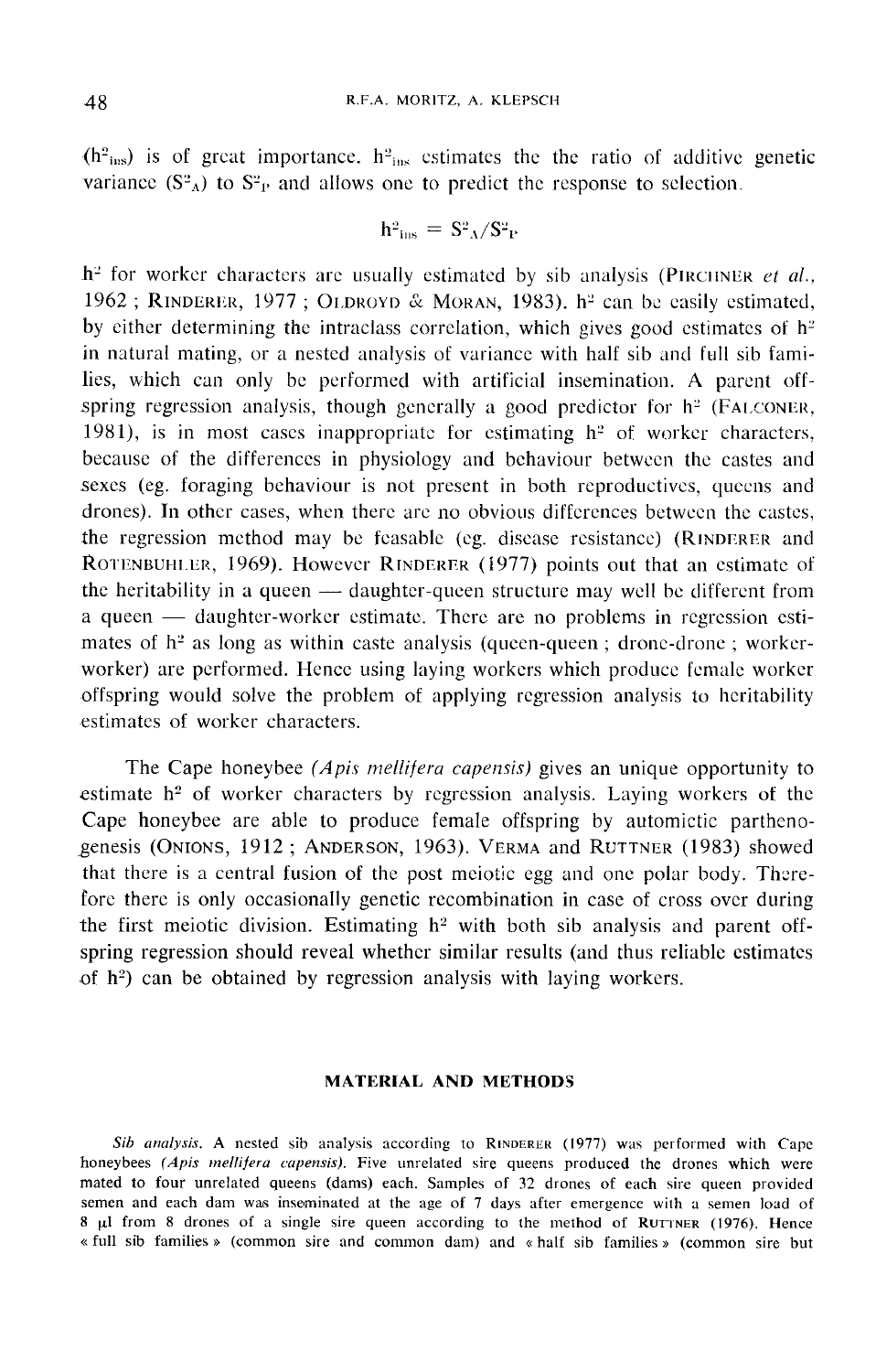different dam) could be distinguished (Fig. 1). Within the full sibs there are groups of super sisters (common drone) and full sisters (different drone but common sire) which cannot be detected unless marker genes are used. As the dams were inseminated with semen of eight drones and have an unequal distribution of the semen in the spermatheca, an estimate of the coefficient of relationship « r » (WxtcHT, 1921) between the workers of one colony becomes difficult. Semen of some drones may be genetically more effective than others which leads to complications in estimating the exact relationship of the workers in the full sib groups. An approximation of the worker relatedness for inseminations of queens with eight drones and non-homogenous semen distribution<br>is given by MORITZ (1984). The coefficient of relationship (r) between the workers of one colony drones may be genetically more effective than others which leads to complications in estimating<br>the exact relationship of the workers in the full sib groups. An approximation of the worker<br>relatedness for inseminations of (common sire, common dam) can be estimated by  $r = 0.543$ . This is larger than for random distribution of the semen.





Each dam is inseminated with semen  $(8 \text{µ})$  of a set of eight drones produced by the according sire queen.

The queens were kept in mating nuclei (2,500 bees). After a sufficient number of brood cells were sealed (n = 50) the combs were placed into an incubator (35 °C, 60 % RH) to standardize environmental effects and let the brood emerge.

Parent offspring regression. Freshly emerged workers of A.m. capensis were individually marked on the thorax and the right fore wing was clipped. Five workers each were introduced into queenless colonies (2,500 bees) of A.m. carnica, expecting at least one capensis worker to be accepted, as it is sometimes difficult to introduce foreign worker bees into a colony. Seven days after introduction the combs were inspected for eggs laid by the *capensis* workers (carnica workers start on the thorax and the right fore wing was clipped. Five workers each were introduced into queen-<br>less colonies (2,500 bees) of A.m. carnica, expecting at least one *capensis* worker to be accepted, as<br>it is sometimes diff (assuming to be the most fertile worker), whereas the others were removed from the colony. This procedure assured that those bees which emerged after 22 days all had one common mother. The brood combs were removed after this time from the colony, to let the brood emerge in the incubator (35 °C, 60 % RH). Offspring of 20 laying workers was tested.

Wing preparation. The right fore wings of 30 offspring workers per colony were clipped, and embedded in a polyvinyl alcohol mixture (204 ml H<sub>2</sub>O; 36 g polyvinyl alcohol; 40 g lactic acid; 40 g phenole, continuously stirred at 80 °C) on a glass slide. The wing preparations were dried at 45 °C (48 h) for documentation. Morphological characters of the wing veination of *A.m. capensis* workers (5 angles, three 45 °C (48 h) for documentation. Morphological characters of the wing veination of  $A.m.$  capensis workers (5 angles, three lengths, Fig. 2) were measured on a profile projector (50 x; Leitz) according to the method of RUTTNER *et al.* (1978).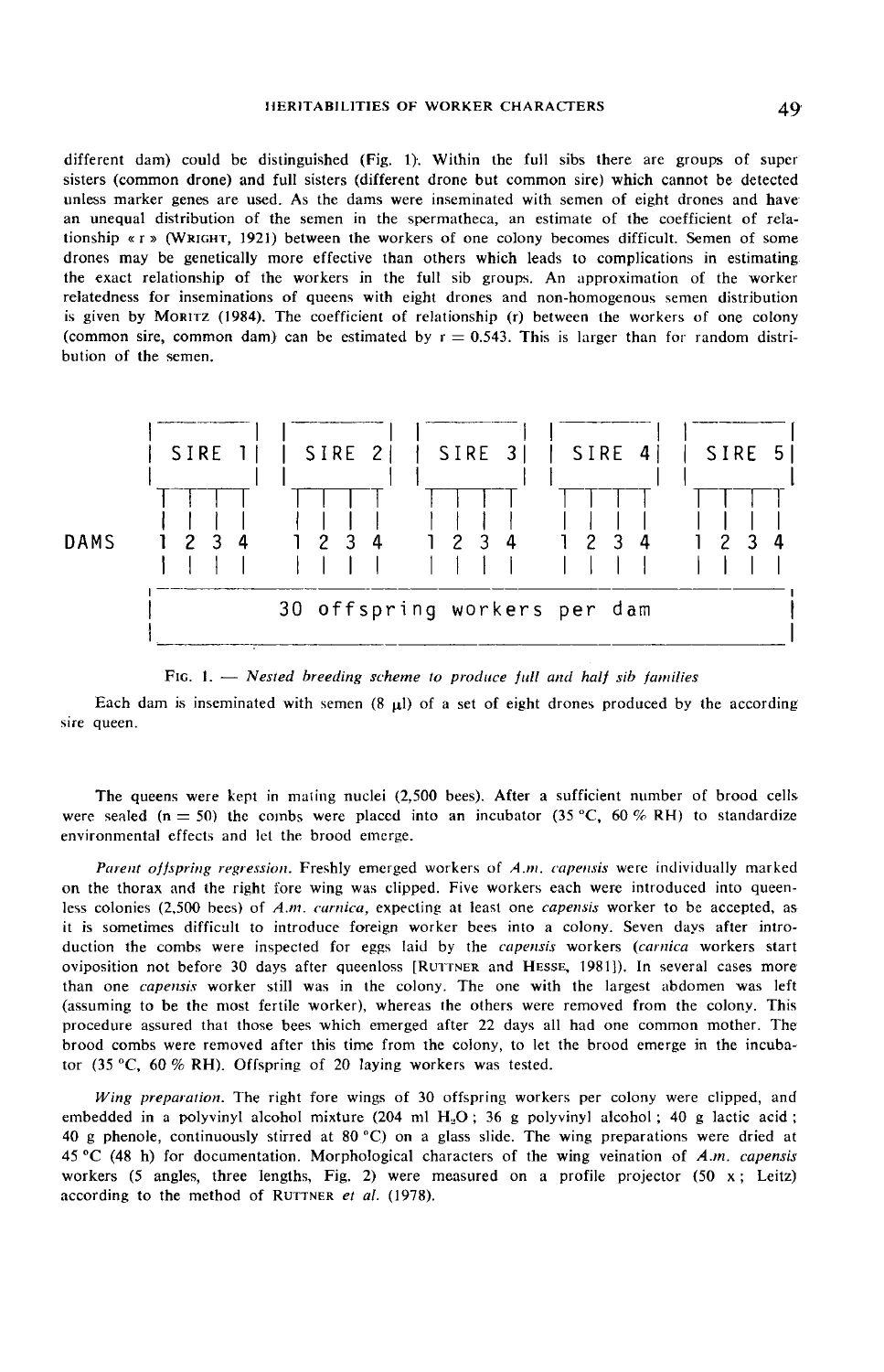

FIG. 2.  $-$  Diagram of the right fore wing of a worker bee, showing the measured morphological characters

L1 and L2 = lengths,  $W = width$ , 31-38 = angles in the wing veination pattern.

## RESULTS

The structure of the sib analysis allows one to estimate additive and dominance variance. The relationship of the half sib workers (common sire only) is  $r = 0.25$ , as different drones of each sire queen were used for insemination. As a result the sire variance component estimates

$$
COV_{HS} = .25 S2A
$$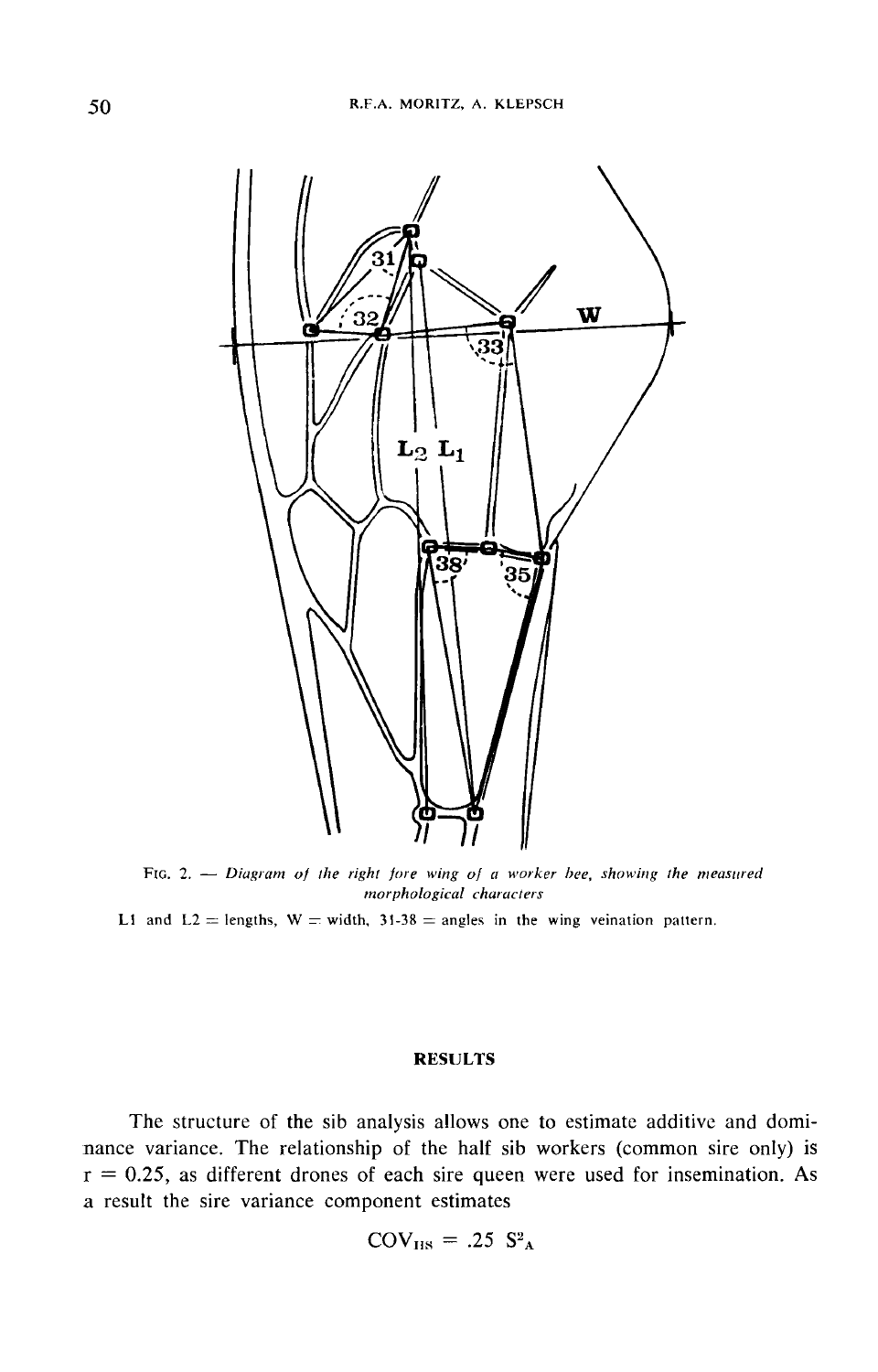As the average relationship between workers of one colony (full sibs & super sibs, eight drones per mating), is  $r = .543$ , the sum of dam variance component and sire component estimates

$$
COV_{FS} = .543 S2A + .27 S2D
$$

 $COV_{FS} = .543 S<sup>2</sup>A + .27 S<sup>2</sup>D$ <br> $COV_{FS} = Covariance of workers within one colony (full sibs & super sibs)$  $COV_{FS}$  = Covariance of workers<br>COV<sub>IIS</sub> = Covariance of half sibs

the heritability is estimated in case of full sibs by

$$
\mathrm{h}^2_{\mathrm{ins}} = \left[ (1/.543) \mathrm{COV}_{\mathrm{FS}} \right] / \mathrm{S}^2_{\mathrm{P}}
$$

and in case of half sibs by

$$
h^2_{\rm ins} = 4 \text{ COV}_{\rm HS} / S^2_{\rm P}
$$

Table 1 shows the estimates of the respective variances, covariances and  $h<sup>2</sup>$  of the tested characters. The values of h<sup>2</sup> larger than one and the negative estimates of  $S_{\text{D}}^2$  may be due to the small sample size.

| Character                                | Width  | L1   | L2     | 31     | 32    | 33     | 35   | 38    |  |  |  |
|------------------------------------------|--------|------|--------|--------|-------|--------|------|-------|--|--|--|
| $\mathrm{COV}_{\mathrm{HS}}$             | .098   | ,048 | .105   | 2.68   | 3.04  | 5.50   | .35  | 1.14  |  |  |  |
| $COV_{FS}$                               | .140   | .176 | .211   | 5.68   | 23.72 | 9.10   | 1.38 | 3.92  |  |  |  |
| $\mathbf{S}^{\mathrm{a}}{}_{\mathbf{A}}$ | .390   | .192 | .420   | 10.72  | 12.17 | 20.20  | 1.40 | 4.57  |  |  |  |
| $S^3$                                    | $-.24$ | .245 | $-.05$ | $-.46$ | 58.40 | $-6.4$ | 2.11 | 4.90  |  |  |  |
| $\mathbf{S}^{\text{a}}_{\ \ \mathbf{P}}$ | .244   | .322 | .368   | 10.04  | 46.86 | 17.08  | 8.62 | 11.54 |  |  |  |
| $h^3$ <sub>(HS)</sub>                    | 1.59   | .590 | 1.14   | 1.07   | .26   | 1.18   | .16  | .396  |  |  |  |
| $h^2$ <sub>(FS)</sub>                    | 1.07   | 1.01 | 1.05   | 1.04   | .93   | .98    | .29  | .625  |  |  |  |

TABL. 1.  $-$  Results from the s.b analysis

The most important variances  $(A = additive; D = dominance, P = phenotypic)$ , covariances  $(HS = half sibs ; FS = full sibs)$  and the estimates for h<sup>2</sup> (from half sib (HS) and from full sib (FS) analysis) are listed.

The parent-offspring regression analysis gives similar results for  $h<sup>2</sup>$  estimates. The heritability (in broader sense) is estimated by the regression coefficient directly. The relationship between parthenogenetically produced workers to their mother is  $r = 1$  (not regarding recombination by cross over). The covariance The parent-offspring regression analysis gives similar results for n<sup>2</sup> estimates.<br>The heritability (in broader sense) is estimated by the regression coefficient di-<br>rectly. The relationship between parthenogenetically pr (1948).

- $\Phi$  = average probability of gene in offspring transferred by female gamete identical by descent to mother gene<br>=  $1$ 
	-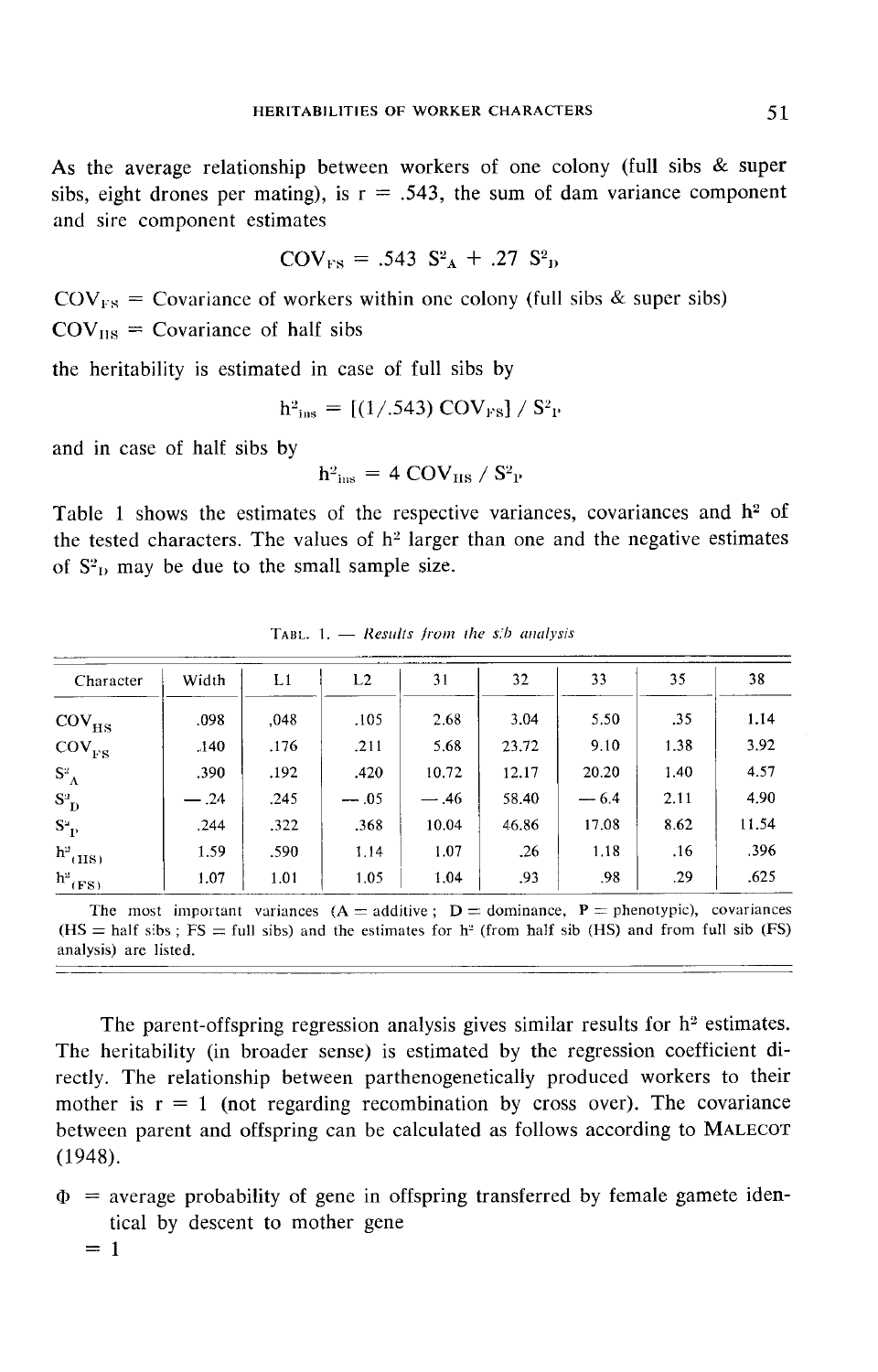$\Phi'$  = average probability of gene in offspring transferred by male gamete identical by descent to father gene<br>=  $1$ 

hence

$$
COV_{P0} = \left(\frac{\Phi + \Phi'}{2}\right) S_{A}^{2} + (\Phi \Phi) S_{D}^{2} = S_{A}^{2} + S_{D}^{2}
$$

and

$$
h^{2} = b = \frac{COV}{S_{P}^{2}} = (S_{A}^{2} + S_{P}^{2}) / S_{P}^{2}
$$

 $b = regression coefficient$  $S_{\rm P}^2$  = total phenotypic variance

TABL. 2. -- Estimates of  $h^2$  from regression analysis ( $h^2_{req}$ ) and sib analysis ( $h^2_{anora}$ ; average from  $h^2$ <sub>(HS)</sub> and  $h^2$ <sub>(HS)</sub>)

| Character                |                                                                                                                                                                                                                                        | Width $\vert$ L1 $\vert$ L2 | 31 | 32 | 33 | -35                                                                                                                                                  | -38 |
|--------------------------|----------------------------------------------------------------------------------------------------------------------------------------------------------------------------------------------------------------------------------------|-----------------------------|----|----|----|------------------------------------------------------------------------------------------------------------------------------------------------------|-----|
| $h^3_{reg.}$             |                                                                                                                                                                                                                                        |                             |    |    |    | .93 ± .04 $\pm$ .05 $\pm$ .06 $\pm$ .06 $\pm$ .05 $\pm$ .85 $\pm$ .1 $\pm$ .54 $\pm$ .09 $\pm$ .75 $\pm$ .08 $\pm$ .05 $\pm$ .05 $\pm$ .07 $\pm$ .08 |     |
| $h^2$ <sub>(anova)</sub> | $\begin{vmatrix} 1.3 \pm .13 \end{vmatrix}$ $.80 \pm .11$ $\begin{vmatrix} 1.1 \pm .13 \end{vmatrix}$ $.11 \pm .12$ $.59 \pm .1$ $\begin{vmatrix} 1.1 \pm .11 \end{vmatrix}$ $.22 \pm .07$ $\begin{vmatrix} .51 \pm .10 \end{vmatrix}$ |                             |    |    |    |                                                                                                                                                      |     |
| between both methods.    | The Spearman's rank correlation test reveals a significant correlation $(r_a = 0.96; p \le 0.001)$                                                                                                                                     |                             |    |    |    |                                                                                                                                                      |     |

Thus the total dominance variance is included in the estimate of  $h<sup>2</sup>$  which may bias the estimate of  $h^2$  in the narrow sense in case of large dominance effects. Table 2 shows the estimated values of  $h^2$  in broader sense for the according characters when calculated by regression analysis. In general lower heritabilities than in the sib analysis are obtained. There is a significant correlation (Spearman's rank test  $r_s = .96$ ;  $p \le 0.001$ ) between the estimates of  $h^2$  from the sib analysis and from the parent offspring regression.

# DISCUSSION

The estimates of  $h_{\text{abs}}^2$  by parent offspring regression correlate quite well  $(r_s = .96$ ;  $p \le .001$ ) with the values of  $h_{ins}^2$  obtained from the sib analysis. This shows that non-additive effects in this study seem to play a minor role. In this

52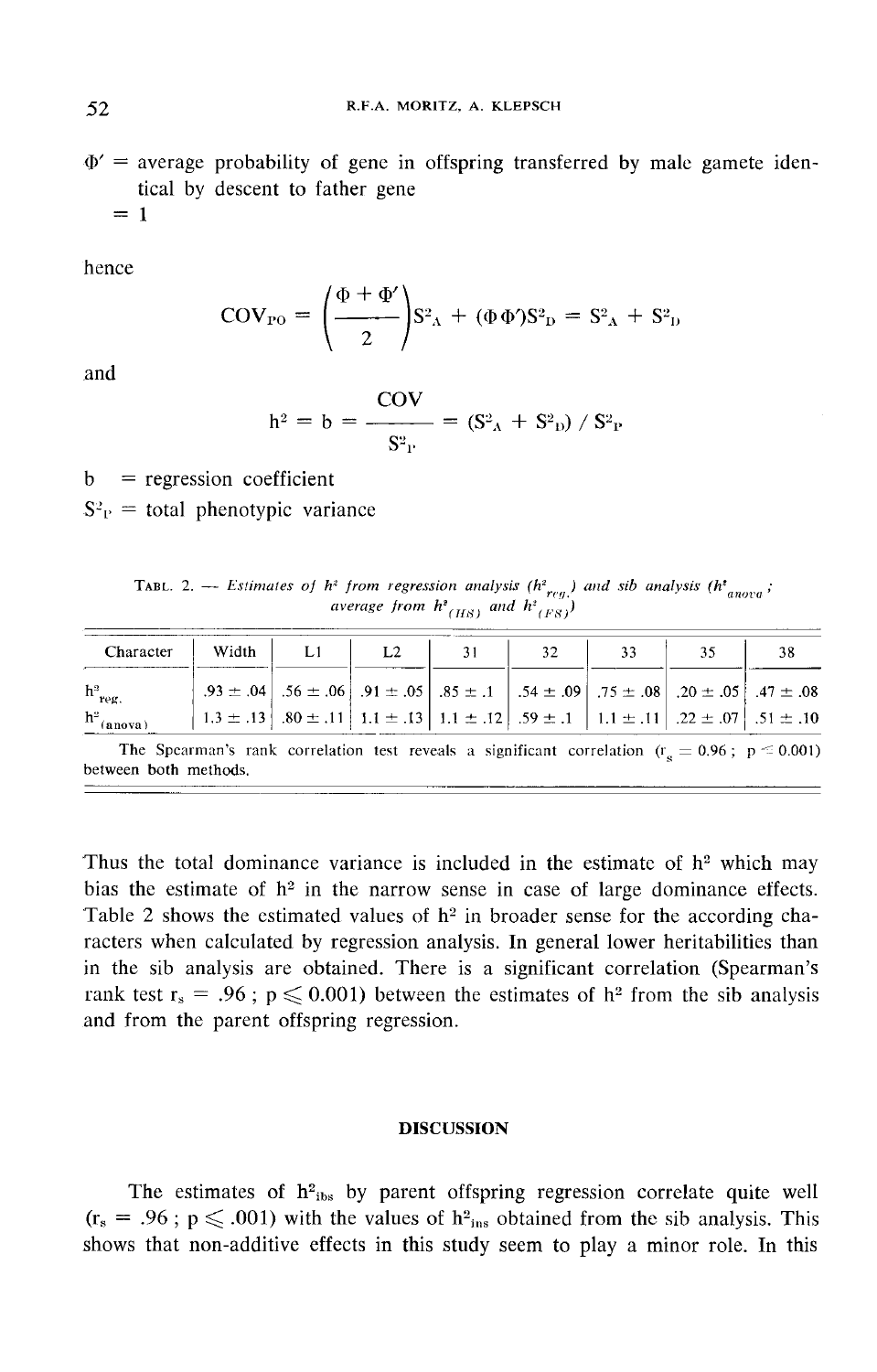case the use of laying workers proves to be a reliable technique for estimating quantitative genetic parameters. The smaller values of  $h<sup>2</sup>$  in the regression analysis may either result from an overestimation of relationship (effects of crossing over could not be estimated in this system), a more acccurate estimate or seasonal effects. In the sib analysis all tested workers were reared simultaneously. In the regression analysis the parental generation is reared in the early season (May) whereas the offspring were produced in midseason (July). Such seasonal effects are known to bias the heritability (eg. JOHANSSON and KORKMAN, 1950). In general the esticould not be estimated in this system), a more acccurate estimate or seasonal effects.<br>In the sib analysis all tested workers were reared simultaneously. In the regression<br>analysis the parental generation is reared in the mates of h<sup>2</sup> for the tested morphological characters are high in the population of  $A.m.$  capensis tested in our study. Other authors obtained values for the intraclass correlation of the number of wing hamuli in other bee races ranging from bias the heritability (eg. JOHANSSON and KORKMAN, 1950). In general the estimates of h<sup>2</sup> for the tested morphological characters are high in the population of *A.m. capensis* tested in our study. Other authors obtained v .19 to .29 (ROBERTS, 1961; LEE, 1974). OLDROYD & MORAN (1983) estimated mates of in<br>of A.m. cap<br>class correl:<br>.19 to .29<br> $h^2 = .68$  fc<br>Goncalves<br>hamuli in a  $h^2 = .68$  for this character which is similar to our data of the wing morphology. ONCALVES (1972) obtained a regression coefficient of .95 for the number of hamuli in a parent offspring analysis. However he selected across castes, which results in difficulties when estimating the heritability. Nevertheless morphological characters seem to have higher heritabilities than physiological characters of honeybee colonies which range from .2 to .37 (PIRCHNER et al., 1962; SOLLER & BAR COHEN, 1968; VESELY & SILLER, 1963; KRIWZOW, 1976). Also herihamuli in a parent offspring analysis. However he selected across castes, which<br>results in difficulties when estimating the heritability. Nevertheless morphological<br>characters seem to have higher heritabilities than physio tabilities of learning behaviour of individual worker bees range within these limits (BRANDES & MORITZ, 1983). Similar phenomena are well known for other livestock, where physiological characters in most cases have lower estimates of  $h^2$ than morphological (eg. FALCONER, 1981).

The advantage of using laying *capensis* workers for  $h^2$  estimates is the high accuracy of the determination of genetic variation. As the offspring of laying workers are closely related, the error of the estimate is very small compared to other methods. Specially the estimate of  $h^2$  in narrow sense in the present paper, using the sire variance only, shows the effects of a low precision of the estimate. This also affects the estimate of  $S_{p}^2$ , which often results in negative values for the dominance effects. Any sample error in the sire variance component is multiplied times 4, in order to determine the additive variance. In case of laying workers this factor is 1, which should reduce the error to a minimum, though only  $h^2_{\text{abs}}$  can be determined. The rearing of the eggs to pupation in special breeder colonies (ROBERTS, 1961) may reduce environmental effects, and therefore result in larger estimates of the genetic determination of a certain character. In addition all relationships within progenies of laying workers are concise. There is no problem concerning multiple mating of the queen. Effects of an unequal or unhomogenous distribution of semen in the queen's spermatheca have to be estimated in the classical methods by average values for relationships, obtained from In addition all relationships within progenies of laying workers are concise. This no problem concerning multiple mating of the queen. Effects of an unequa unhomogenous distribution of semen in the queen's spermatheca hav unhomogenous distribution of semen in the queen's spermatheca have to be esti-<br>mated in the classical methods by average values for relationships, obtained from<br>experiments with genetic markers (PAGE & METCALF, 1982; MORIT

Another advantage of laying *capensis* workers is given in selection pro-<br>grams. In one selective step only, the selection aim can be reached (BRANDES,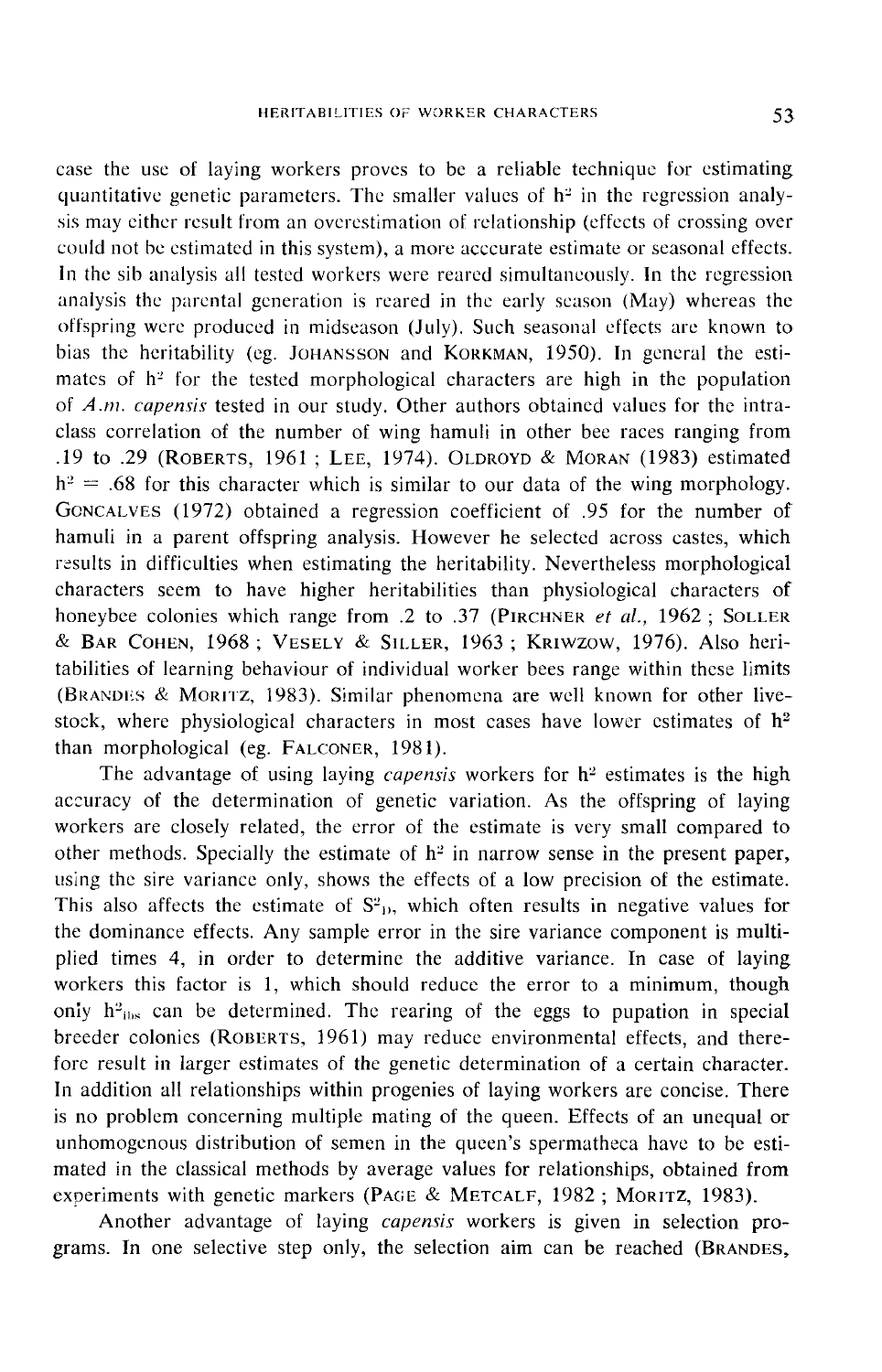1984). As recombination during meiosis only seems to play a minor role in the parthenogenetic mechanism of laying capensis workers (VERMA and RUTTNER, 1983), the produced offspring almost can be treated as a genetical clone. Therefore, once a certain trait is selected, it can be maintained by laying workers easily.

In spite of these advantages one has to keep in mind that it is not possible to differentiate between additive and dominance effects when using laying capensis workers. Only the heritability in broader sense can be estimated. Especially in applied selection projects this is a disadvantage as one usually selects at the level of colonies and not on individual workers. Only  $h^2_{ins}$  will be an accurate estimator to predict the response to selection. Hence to date  $A.m.$  capensis will mainly be an important tool in behavioural and experimental genetics. Further work will be necessary to develop applications for practical bee breeding.

> Received for publication in July 1984. Accepted for publication in October 1984.

## ACKNOWLEDGEMENTS

We wish to thank Mrs. M. KÜHNERT for carrying out the instrumental inseminations. Financial support was given by the Deutsche Forschungsgemeinschaft. Grant No. Mo 373/1-1.

## RÉSUMÉ

# ESTIMATION DES HÉRITABILITÉS DES CARACTÈRES D'OUVRIÈRES : NOUVELLE APPROCHE UTILISANT LES OUVRIÈRES PONDEUSES DE L'ABEILLE DU CAP (APIS MELLIFICA CAPENSIS ESCH.)

Les ouvrières pondeuses de l'abeille du Cap (Apis mellifica capensis Esch.) nous ont donné la possibilité d'établir les régressions parents-descendants pour évaluer l'héritabilité des caractères des ouvrières. Dans le travail présent, on a comparé cette méthode avec l'analyse classique des fratries (Fig. 1).

On a déterminé chez les ouvrières d'A.m. capensis les héritabilités de 8 caractères morphologiques de l'aile antérieure droite (Fig. 2). Les principaux paramètres de génétique quantitative, qui résultent de l'analyse des fratries, sont résumés dans le tableau 1. Les valeurs négatives de l'estimation pour la variance de dominance  $(S_{\text{b}}^2)$ , ainsi que les valeurs  $> 1$  pour l'héritabilité, sont dues à la taille trop petite de l'échantillon. Le tableau 2 montre que les valeurs d'évaluation fournies par la méthode de régression correspondent bien aux valeurs obtenues par l'analyse des fratries  $(r<sub>s</sub> = 0.96)$ . Les estimations de h<sup>2</sup> généralement inférieures lors de l'analyse parents-descendants peuvent être dues en partie à l'estimation plus précise, mais en partie aussi aux effets saisonniers. Dans l'analyse des fratries, tous les insectes étudiés ont éclos simultanément, tandis que dans la méthode de régression les parents n'éclosent pas en même temps que leurs descendants.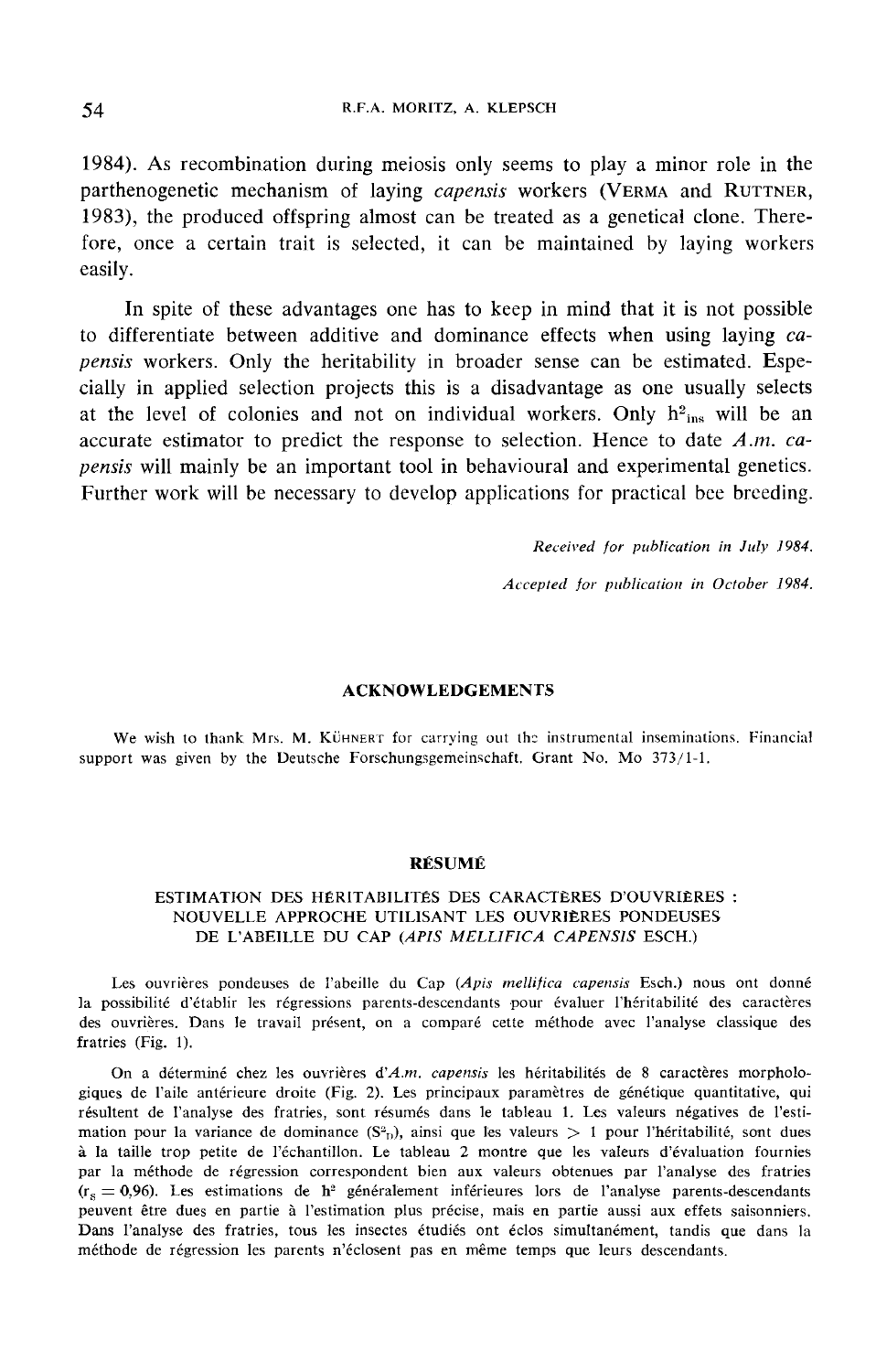L'avantage des ouvrières pondeuses pour l'estimation de l'héritabilité chez l'abeille réside dans la haute précision de l'estimation. Pour les caractères avec un fort effet de dominance, il faut néanmoins tenir compte du fait que, dans la méthode de régression, l'héritabilité au sens propre peut être fortement surestimée. Les ouvrières pondeuses d'A.m. capensis semblent être un objet idéal pour sélectionner des paramètres particuliers chez des ouvrières.

#### ZUSAMMENFASSUNG

## SCHÄTZUNG DER HERITABILITÄT VON ARBEITERINNENMERKMALEN : EINE NEUE METHODE MIT HILFE LEGENDER ARBEITERINNEN DER KAPHONIGBIENE (APIS MELLIFERA CAPENSIS ESCH.)

Mit Hilfe legender Arbeiterinnen der Kaphonigbiene (Apis mellifera capensis Esch.) ist die Möglichkeit gegeben, auch Eltern-Nachkommen Regressionen zur Schätzung der Heritabilität von Arbeiterinnenmerkmalen einzusetzen. In der vorliegenden Arbeit wurde diese Methode mit der klassischen Geschwisteranalyse (Fig. 1) verglichen.

Die Heritabilitäten von acht verschiedenen morphologischen Merkmalen des rechten Vorderflügels (Fig. 2) wurden bei Arbeiterinnen von A.m. capensis bestimmt. Die wesentlichen quantitativ genetischen Parameter, die aus der Geschwisteranalyse resultieren, sind in der Tabelle 1 zusammengefaßt. Die negativen Schätzwerte für die Dominanzvarianz (S<sup>-</sup><sub>1</sub>) sowie die Werte größer 1 für die Heritabilität resultieren aus Effekten der zu kleinen Stichprobe. Tabelle 2 zeigt, daß die Schätzwerte aus dem Regressio Heritabilität resultieren aus Effekten der zu kleinen Stichprobe. Tabelle 2 zeigt, daß die Schätzwerte aus dem Regressionsverfahren gut mit den Werten aus der Geschwisteranalyse übereinstimmen<br>  $(r_s = .96, p \le .001)$ . Die generell kleineren Schätzwerte für h<sup>2</sup> bei der Eltern-Nachkommenanalyse können zum einen aus der genaueren Schätzung, zum anderen aber auch aus saisonalen Effekten resultieren. In der Geschwisteranalyse schlüpften alle untersuchten Tiere simultan, während im Regressionsverfahren die Elterngeneration nicht zeitgleich mit ihren Nachkommen schlüpfte.

Der Vorteil legender Arbeiterinnen für Heritabilitätsschätzungen bei der Honigbiene liegt in der hohen Genauigkeit der Schätzung. Bei Merkmalen mit starken Dominanzeffekten muß jedoch berücksichtigt werden, daß im Regressionsverfahren die Heritabilität im engeren Sinne stark über-<br>schätzt werden kann. Legende Arbeiterinnen von A.m. capensis erscheinen ein ideales Objekt für Selektionsprojekte von Merkmalen individueller Arbeiterinnen.

### **REFERENCES**

- ANDERSON R.H., 1963. -- The laying worker in the Cape honeybee, Apis mellifera capensis. J. Apic. Res., 2, 85-92. ANDERSON R.H., 1963. -- The laying worker in the Cape honeybee, Apis mellifera capensis. J. Apic.<br>Res., 2, 85-92.<br>BRANDES C., 1984. -- Selektion des Lernverhaltens bei der Kaphonigbiene (Apis mellifera capensis<br>Esch.). Api
- Esch.). Apidologie, 15 (3), 273-274. BRANDES C., 1984. — Selektion des Lernverhaltens bei der Kaphonigbiene (Apis mellifera capensis<br>Esch.). Apidologie, 15 (3), 273-274.<br>BRANDES C., MORITZ R.F.A., 1983. — Evaluation of the heritability of learning behaviour i
- mellifera L. using the proboscis extension reflex. Verh. Dtsch. Zool. Ges., 1983, 258.
- GONCALVES L., 1972. Investigation of the morphological characteristic 'number of hamuli' in Apis mellifera. In : Controlled mating and selection in the honeybee. Ed. Ruttner H. et al. Apimondia, Bukarest, pp. 83-86.

FALCONER D.S., 1981. - Introduction to quantitative genetics, 2nd. - Ed. Longmans, London.

JOHANSSON I., KORKMANN N., 1950. - A study of the variation in production traits of bacon pigs. Acta Agr. Scand., 1, 62-78.